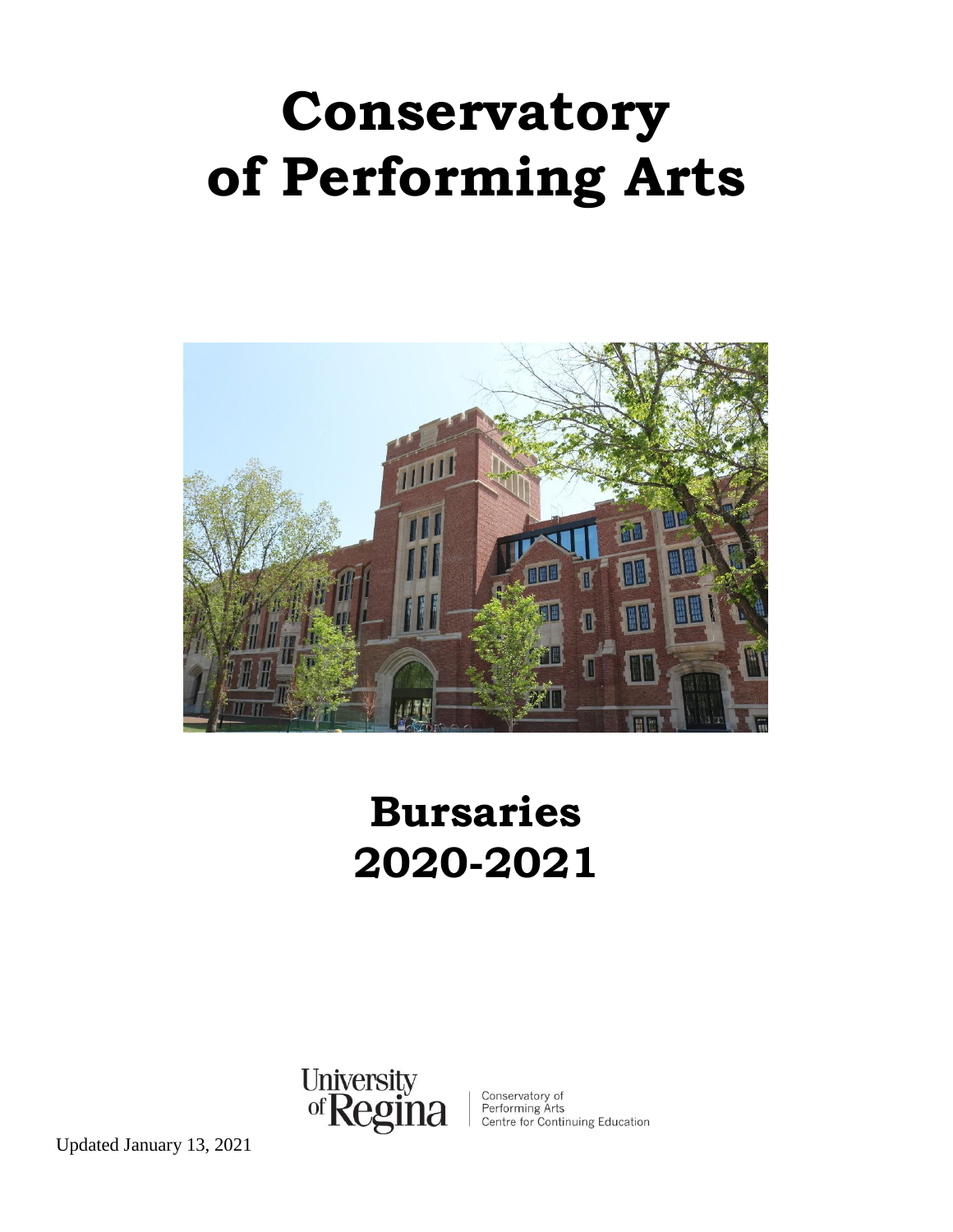

Conservatory of Performing Arts Centre for Continuing Education

# **GENERAL INFORMATION AND GUIDELINES**

- (1) Conservatory bursaries are based on financial need.
- (2) Conservatory bursaries follow a different application process than the auditioned and non-auditioned scholarships and awards.
- (3) Deadlines and applications are separate from auditioned and non-auditioned scholarships. Students may apply anytime during the fall or winter semester. All applications received between February 16 and October 15 deadline are considered in the week following October 15 and awarded by the end of October. All applications received between October 6 and February 15 are considered during the week following February 15 and awarded by the end of February.
- (4) Upon receipt of written consent from the recipient, parent or legal guardian, the presentation of these bursaries will be included at the Conservatory Celebration of Excellence in June.
- (5) Please speak to either your instructor, Department Head, the Head of the Conservatory or the office staff for more information.

## **DESCRIPTION OF BURSARIES**

#### **Ast Music Awards for Piano 8450.00 X2**

*Two awards of \$450 each to be presented to piano students based on financial need (refer to the Conservatory bursaries). If not awarded through the bursary process, \$900 can be divided between a number of piano students based on the recommendation of the Conservatory Scholarship Committee.* 

#### **Therens Memorial Award in Music \$1100.00**

*Recipient is to be a meritorious student studying music (voice, piano or other instrument). This bursary may be split between 2 students. Have cited financial need and has been a student at the Conservatory of Performing Arts for at least one year.*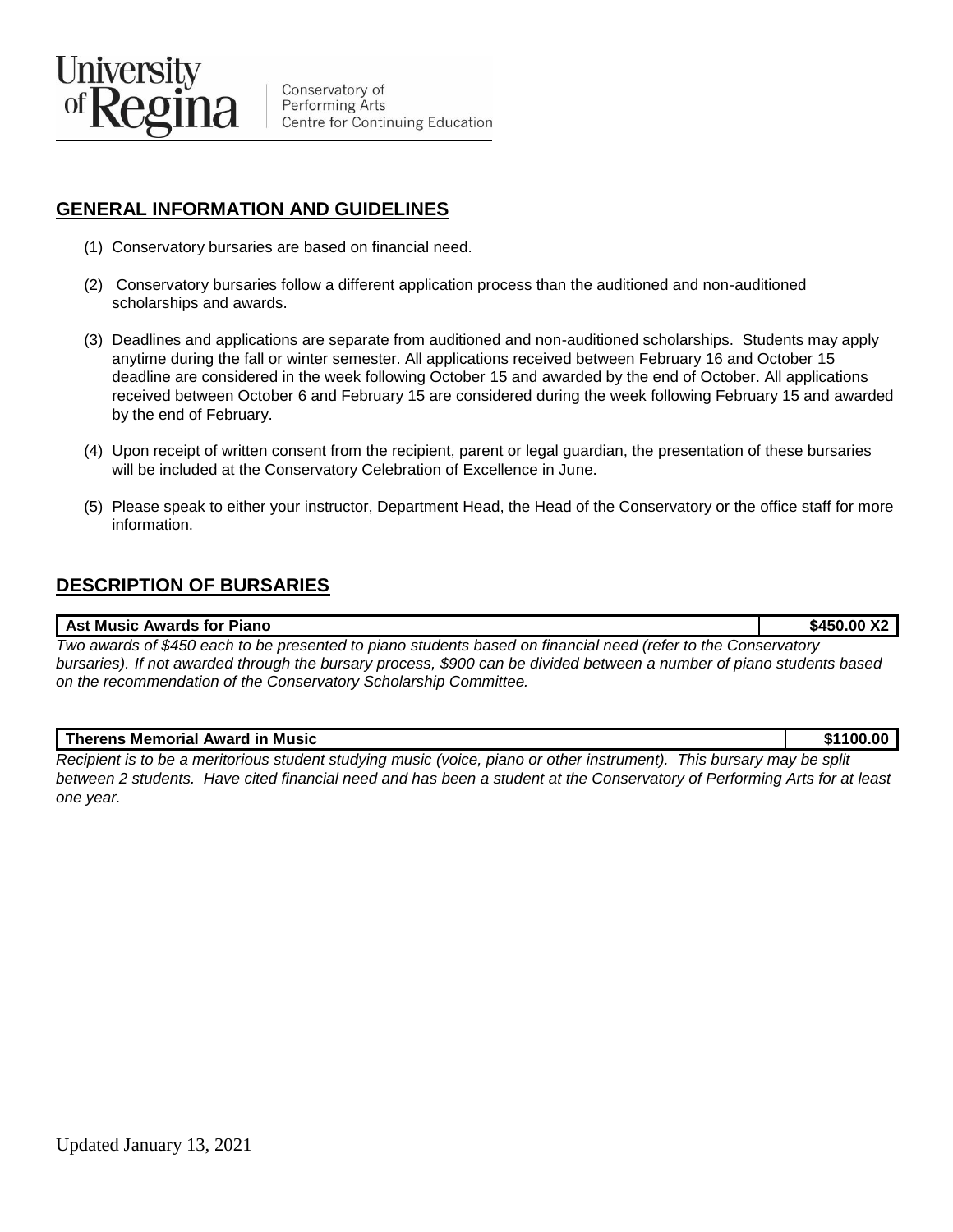

Conservatory of Performing Arts<br>Centre for Continuing Education

| <b>Office use only</b><br>Student Number:<br>Amount of Award:<br>Date Awarded:<br>Instructor's Name |  |
|-----------------------------------------------------------------------------------------------------|--|
| Name of Class                                                                                       |  |

# **Application for Conservatory of Performing Arts Awards**

### NAME OF AWARD: (PLEASE IDENTIFY)

**If the student is under the age of 18, either the parent or the legal guardian must complete this application.**

#### **SECTION 1:**

#### **Parent or Guardian information**

| Name of Parent/Guardian:                        | Last      | First                                                                 |                                                                                                                                                                                                                                      | Middle                                                                                                       |
|-------------------------------------------------|-----------|-----------------------------------------------------------------------|--------------------------------------------------------------------------------------------------------------------------------------------------------------------------------------------------------------------------------------|--------------------------------------------------------------------------------------------------------------|
| before financial aid can be paid out.           |           |                                                                       |                                                                                                                                                                                                                                      | Please note: Government regulations dictate that the University of Regina requires a Social Insurance Number |
| Address:                                        |           | <u> 1989 - Jan James James Barnett, amerikan berlindar (h. 1989).</u> |                                                                                                                                                                                                                                      |                                                                                                              |
| City:                                           | Province: |                                                                       | <u> 1989 - Johann John Harry Harry Harry Harry Harry Harry Harry Harry Harry Harry Harry Harry Harry Harry Harry Harry Harry Harry Harry Harry Harry Harry Harry Harry Harry Harry Harry Harry Harry Harry Harry Harry Harry Har</u> |                                                                                                              |
| Postal Code:                                    |           |                                                                       |                                                                                                                                                                                                                                      |                                                                                                              |
|                                                 |           |                                                                       |                                                                                                                                                                                                                                      |                                                                                                              |
|                                                 |           |                                                                       |                                                                                                                                                                                                                                      |                                                                                                              |
| <b>Student information</b><br>Name of Student:  |           |                                                                       |                                                                                                                                                                                                                                      |                                                                                                              |
|                                                 | Last      | First                                                                 | Middle                                                                                                                                                                                                                               |                                                                                                              |
| If differs from parent or guardian:<br>Address: |           |                                                                       |                                                                                                                                                                                                                                      |                                                                                                              |
| City:                                           |           |                                                                       | Province: Postal Code:                                                                                                                                                                                                               |                                                                                                              |
|                                                 |           |                                                                       |                                                                                                                                                                                                                                      |                                                                                                              |
| Date of Birth of Student:                       |           | $\sqrt{2}$ $\sqrt{2}$                                                 |                                                                                                                                                                                                                                      |                                                                                                              |
|                                                 | <b>DD</b> | <b>MMM</b><br><b>YYYY</b>                                             |                                                                                                                                                                                                                                      |                                                                                                              |

*The University collects information under authority of The University of Regina Act in accordance with the Local Authority Freedom of Information & Protection of Privacy Act and the Personal Information Protection & Electronic Documents Act. By responding, you consent the use of your information to administrate the award and scholarship.*

Updated January 13, 2021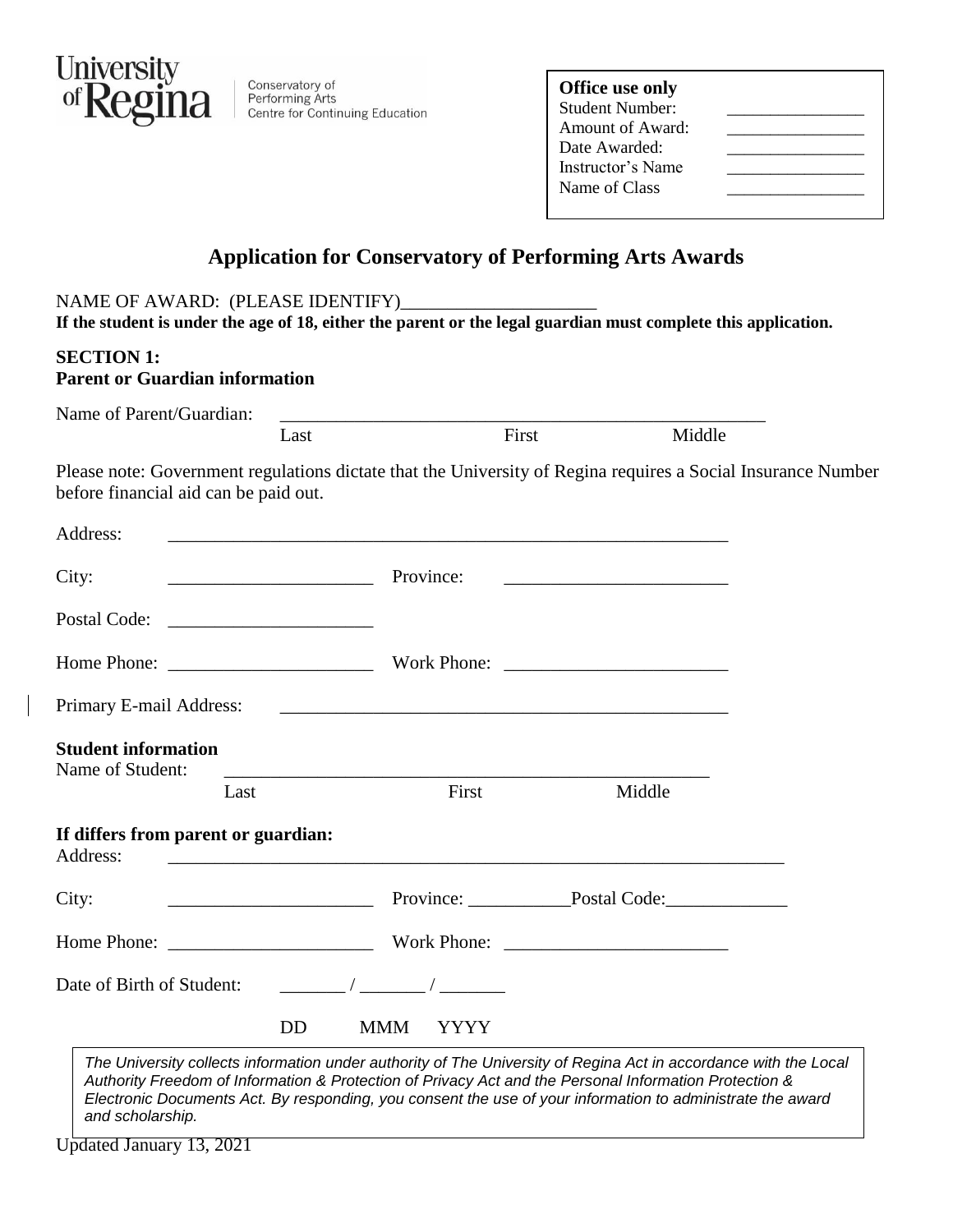#### **SECTION 2:**

Amount of bursary funding you are requesting:  $\mathbb{S}$ 

Have you received a bursary from the University of Regina in the past? Amount:  $\frac{\text{S}}{\text{S}}$ Year received <u> 1999 - Johann Barnett, fransk konge</u>

Class taken or instrument studied:

#### **SECTION 3:**

Please provide us with a brief description about why you are applying for a Conservatory of Performing Arts Bursary. This statement should include why you have a financial need. Please do not exceed 250 words or one page.